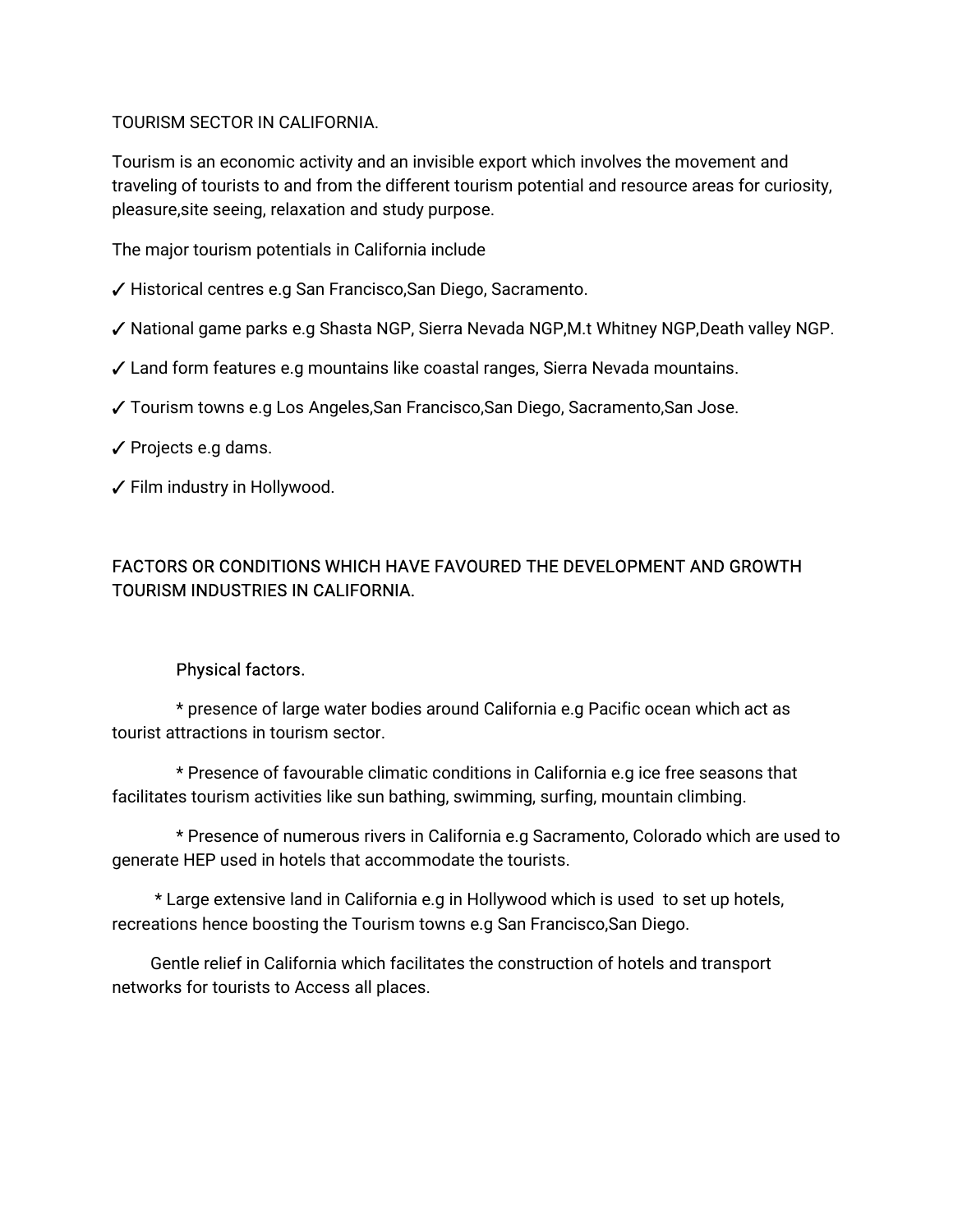#### Human factors.

\* Skilled labour in California e.g waiters, waitress,hotel manages,game rangers who to do work in the Tourism sector

\* Sufficient capital in California e.g from government and investors which has been used to pay workers, taxes in tourism industries.

\* Efficient and reliable transport networks in California e.g helicopters, roads which are used to connect tourists to there centres e.g San Diego, Los Angeles, San Francisco.

\* Favourable and supportive government policy in California e.g tax holiday, visitors visas to tourists which has helped to attract investors and market to tourism industry.

\* Presence of wide and ready market in California e.g domestic and international levels eg Europe, Asia which who come and observe scenary.

\* Advanced and modern technology in California e.g drone, helicopters which have simplified work in the Tourism industries.

\* Sufficient power supply in California e.g HEP generated from rivers like r.sacramento, Colorado which is used in the tourist accommodation areas like hotels.

\* Intensive tourism research in California e.g on market control which has helped to improve on quality of Tourism sector.

\* Political stability in California e.g police that keep law and order which has attracted investors and market to tourism industries.

### CONTRIBUTIONS/IMPORTANCE/BENEFITS OF THE TOURISM SECTOR TO THE DEVELOPMENT OF CALIFORNIA.

\* It has provided employment opportunities to the people of California e.g waiters, hotel manager, game rangers which has earned them income.

\* It has generated revenue to the government of California which has been used to development infrastructures like roads, schools and hospitals.

\* Tourism sector has promoted infrastructural developments in California e.g school roads which have improved standards of living in California.

\* It promoted diversification of the economy in California e.g setting up of tourism centres national wide which has reduced on over depending on few sectors in California.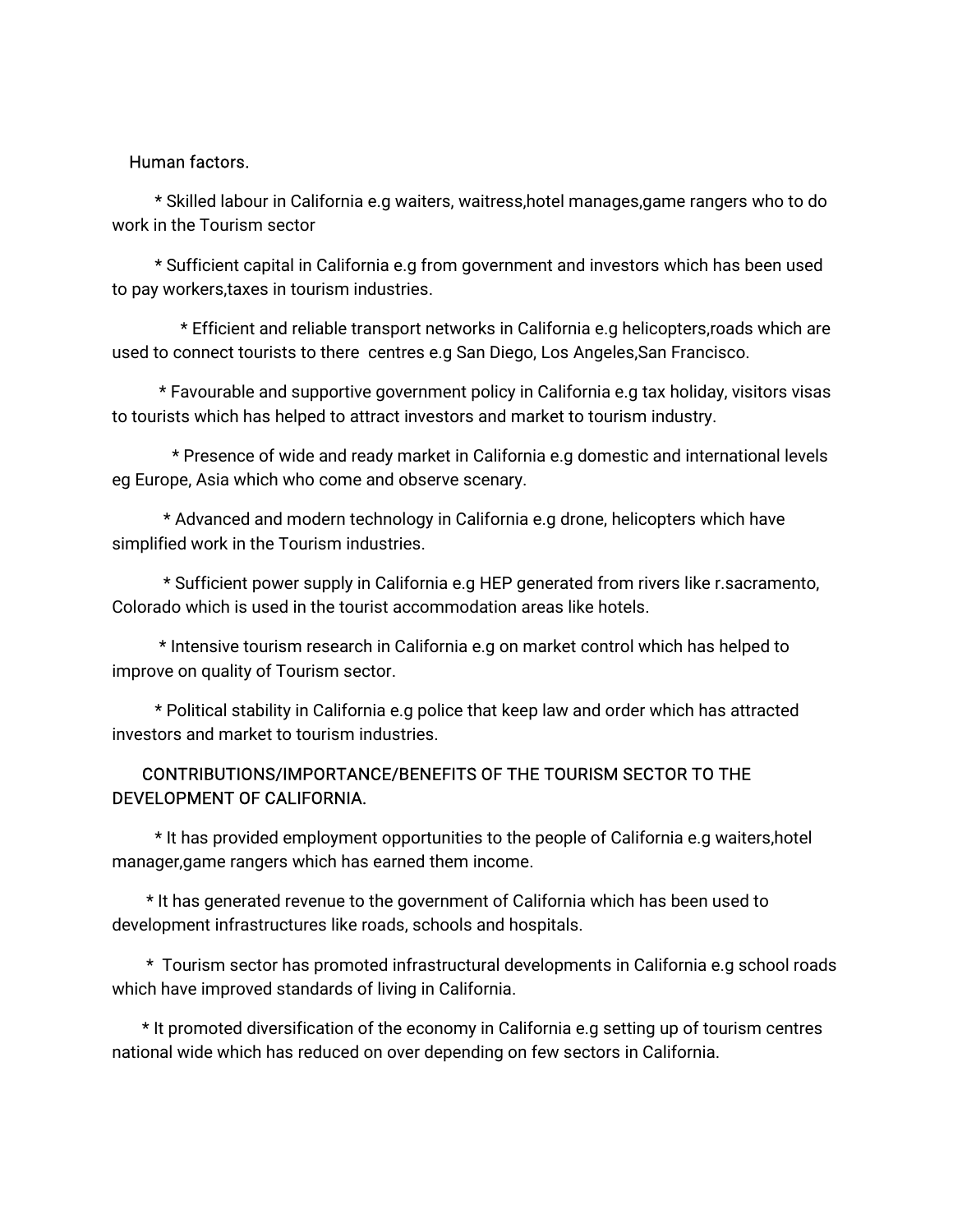\*Tourism sector has promoted urbanisation in California e.g through infrastructural developments like roads this has led to development in the country like in San Diego,San Francisco.

\* It has promoted foreign exchange and currency in California e.g with Europe, Asia which has helped to settle international debts and infrastructural developments.

\* Tourism sector has promoted international relations between California with others like Europe Asia which has helped to promote peace and unity in the region.

\* It has provided market to others sectors in California e.g agricultural industry which has helped others sectors earn income for development.

\* Tourism sector has promoted the development of others sectors within the economy in California e.g film industry which has encouraged development in California.

\* It has promoted education and research e.g Universities and colleges in California which has helped students to acquire knowledge and skills about tourism Field.

### PROBLEMS AND CHALLENGES FACED BY THE TOURISM SECTOR IN CALIFORNIA.

\*Unfavorableclimaticconditionse.gwinterwhichinterruptstourismactivitieshence limiting production.

\* Competition from other countries with tourist attractions e.g Europe Asia which leads sector to losses.

\* High costs of transport in California e.g helicopters which is expensive to maintain hence high spending of tourism companies.

\* Limited skilled labour in California this has made work and production difficult in California's tourism sector.

\* Unsupportive government policy e.g high taxation in California which has discouraged investors and market to tourism sector.

\* Occurrence of accidents while carrying out tourism activities in California eq mountain climbing which has caused injuries and death hence discouraging production.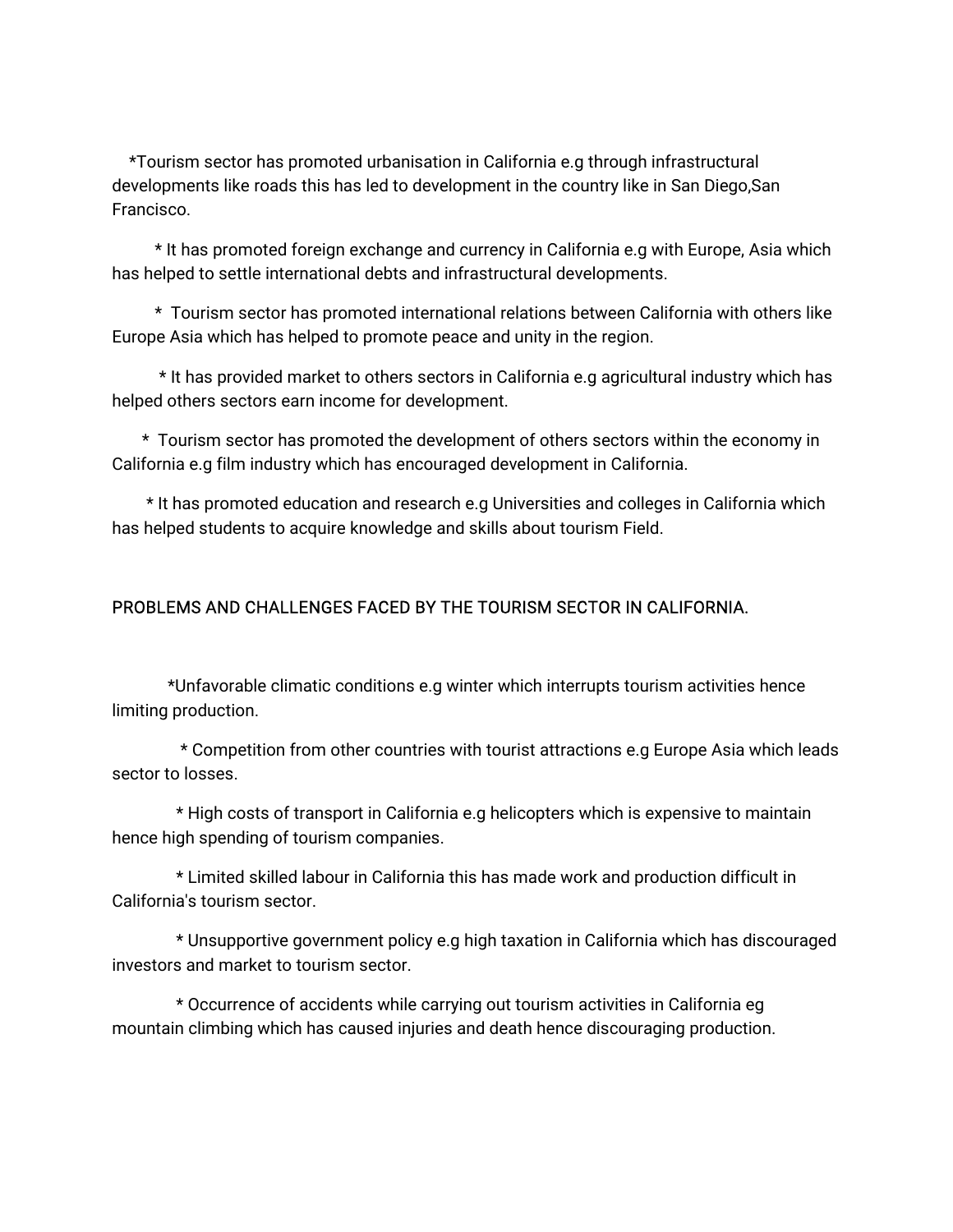\* Political instability especially threats from terrorists discourage investors and market to tourism sector.

\* Labour migration to other sectors e.g fishing which has slowed and discouraged the Tourismactivities.

\* Low levels of technology e.g duplicated machinery which make work and production difficult in tourism sector.

\* Competition within the economy with other sectors e.g fishing which leads to underfunding of tourism sector by the government and labor migration hence limiting production.

# WAYS OF IMPROVING OR SOLUTIONS TO THE PROBLEMS FACED BY FILM MAKING SECTOR INCALIFORNIA

\*Mechanisation such as use of machines should be used to solve the problem of shortage of skilled labour.

\*Use of protective equipments like helmets,coloured clothes to minimize the occurrence of accidents on waters.

\*Construction of modern transport networks to easy the transportation of tourists to tourism centres e.g cab cars, underground trains.

\*Modern advertisements eg through internet to compete on the world market with other countries.

\*Use of advanced technology to solve the problem of low levels of technology eg cab cars.

\*Intensive research on tourism issues to improve on the quality of production and getting ofmarket.

\* Improvement on workers conditions in tourism sector to solve the problem of labor migration.